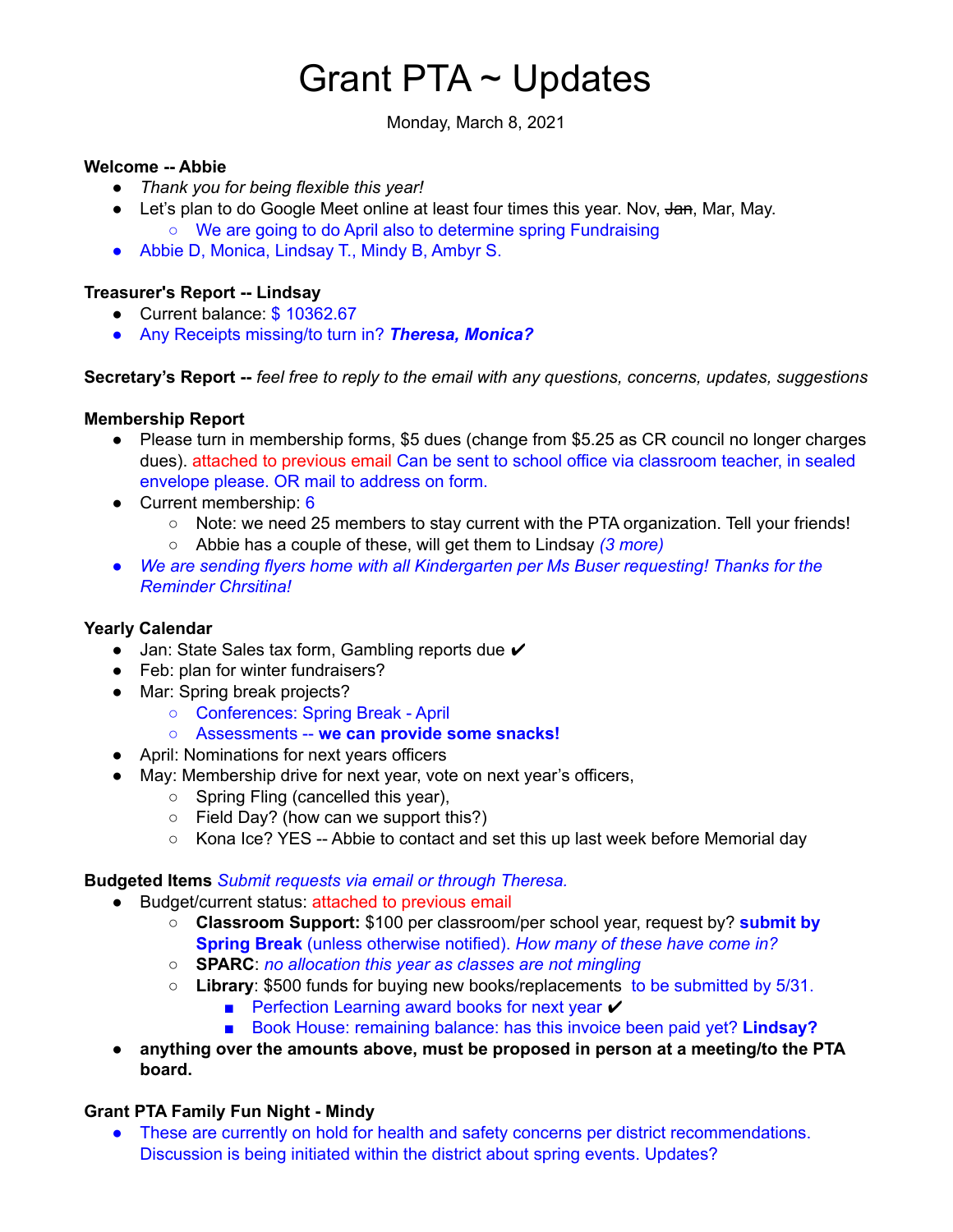● District still on hold for external events within school

# **Fall Fundraiser**

**● Next year delay two weeks, still have delivery by mid November. Contact Ben when ready.**

# **Winter/Spring Fundraiser**

- Do we want to do this for spring? When?
	- Monica will find out what needs we might have that would be every student/classroom
- Meal fundraisers (local restaurants)? Chick Fil A? Papa Murpheys? Anyone with connections please send us contact info.
- HyVee Coupon books? Sell in March or April?
	- These are for sale and need a couple days lead time to order. Pay \$5 sell for \$15
- Readathon or virtual walk a thon?
- Explore: let us know when/if you plan a fundraiser and we will coordinate to not overlap
- Ambyr had success with a facebook/sponsor a Kindergartener thing and recommends we try something like that: Find a specific need to tell people we are doing, and a finite dollar amount for each sponsorship.
	- Set up donate button on FB? Abbie to look into the FB button, Member Hub through PTA?
	- Pledge letter for cash/check old school?

# **T-Shirts/School Spirit items**

- *● Inventory is in PTA closet, by size*
	- Black only, Limited to sizes on hand, \$5
	- Remainder will be rolled into Spring Fling or some other prize/reward Spring 2021 -- Every Friday? As a reward?
	- Small size ones -- Kindergarten camp in August?
- Discussion in future about providing Grant shirts for all students? Spring? What do we have available for that? -- *Fall*

## **Approved purchases**

• Potential tech need for each classroom - new headsets. Monica to meet with HRS team and get quote. *Update? Equity concern -- some need it some don't so tabling this.*

## **Principal's Updates**

- (Prev) We will have school pictures on March 12. Virtual students can come between 7:30-8:30 and in person will be from 9:00-2:00. Make-up day will be April 21. This will be the only pictures taken this year.
- The things PTA has purchased to navigate Covid precautions have been very helpful! Thank you!!! The carts we use for lunch and breakfast are the talk of the district!

## **Other Business**

- Other opportunities to support Grant:
	- HyVee Cash4Schools (HV Receipts) -- **Due end of March!**
	- HyVee gas on Wilson has a Wilson Middle School (our MS) kickback promo as well!
	- Box Tops (scan your receipts in the app!) **Keep these coming!**
	- **○ Ongoing need for extra masks: if you make/want to donate, contact the main office or clinic. Monica has been using school funds to get disposable ones in the meantime, as kids are going through them quickly.** *PTA has funds we can use to help with more disposable masks as well.*